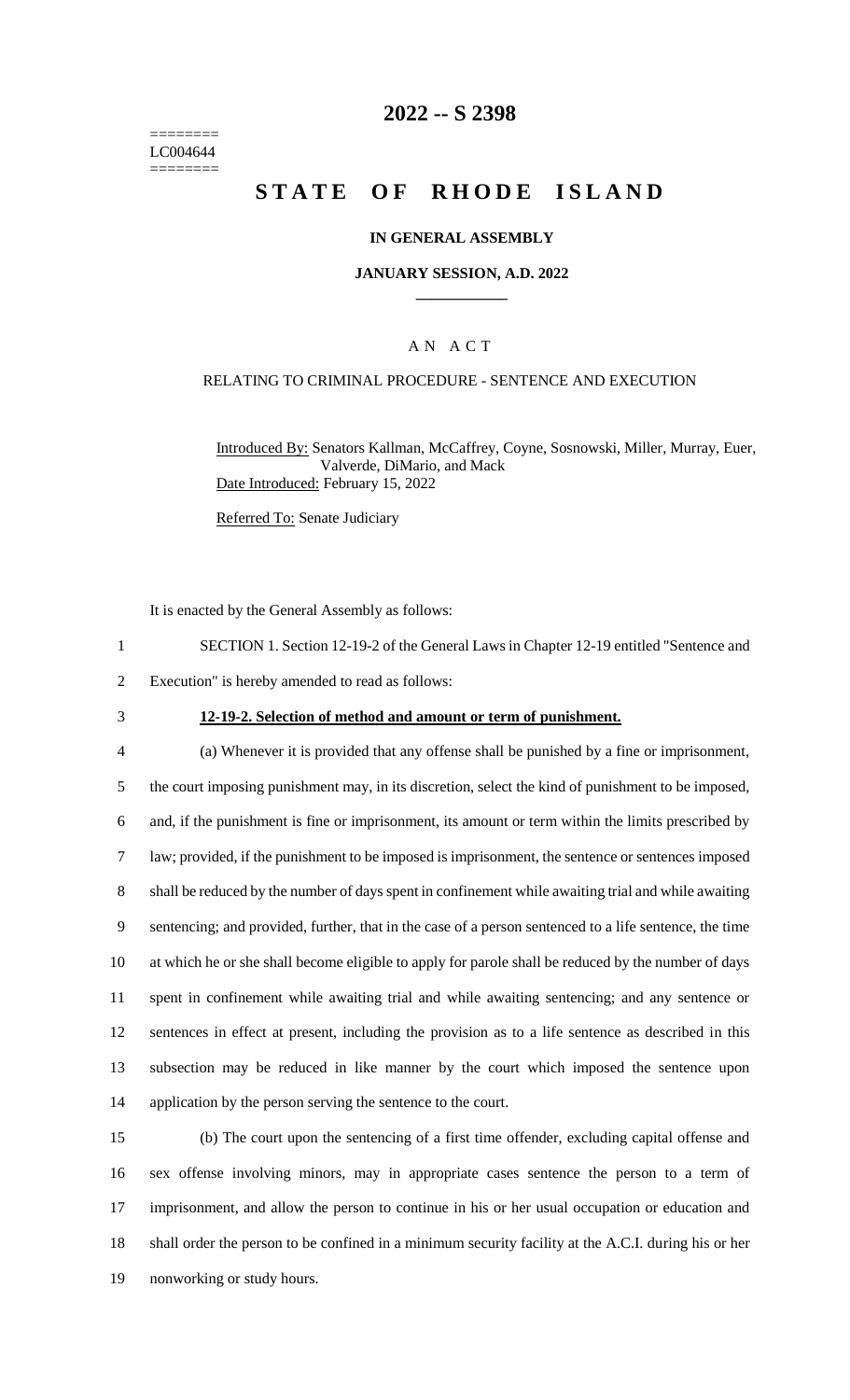- (c) The court, in imposing a sentence upon any person, shall make a finding as to whether
- the defendant is the parent of a child or infant whose well-being will be negatively affected by the
- parent's absence, and if so, shall consider the following circumstances in assessing the
- appropriateness of any sentence imposed:
- (1) That the parent is breastfeeding the child;
- (2) The age of the child, with strong consideration given to avoiding disruption of the
- caregiving of an infant, pre-school or school-age child by the parent;
- (3) The role of the parent in the day-to-day educational and medical needs of the child;
- (4) The relationship of the parent and child;
- (5) Any special, medical, educational, or psychological needs of the child;
- 11 (6) The role of the parent in the financial support of the child.

 The court shall permit the defendant to present a family impact statement at sentencing 13 which the court shall consider prior to imposing any sentence. The impact statement may include testimony from family and community members, written statements, videos and other documentation. Unless the court finds that the parent poses a significant risk to the community that 16 outweighs the risk of harm to the defendant's child by the parent's removal from the family, the court shall impose a sentence of probation, a suspended sentence or home confinement if 18 determined necessary, which allows the parent to continue to care for their child or children.

19  $\left(\frac{e}{d}\right)$  The director of corrections or his or her designee may impose any conditions and restrictions upon the release of persons sentenced under this section that he or she deems necessary.

 $(d)(e)$  The director of corrections may at any time, subject to the approval of the director, recall a prisoner from release status if he or she believes or has reason to believe the peace, safety, welfare, or security of the community may be endangered by the prisoner being under release status. Any prisoner recalled under this subsection shall be presented to the next regularly scheduled

meeting of the classification board for its further consideration.

 $(e)(f)$  A prisoner authorized to work at paid employment in the community under this section may be required to pay, and the director is authorized to collect, costs incident to the prisoner's confinement as the director deems appropriate and reasonable. These collections shall be deposited with the treasurer as a part of the general revenue of the state.

30  $(f)(g)$  When a sentenced inmate's parole release date or completion of sentence falls on a weekend or on a holiday, the department of corrections may release the inmate on the prior business day.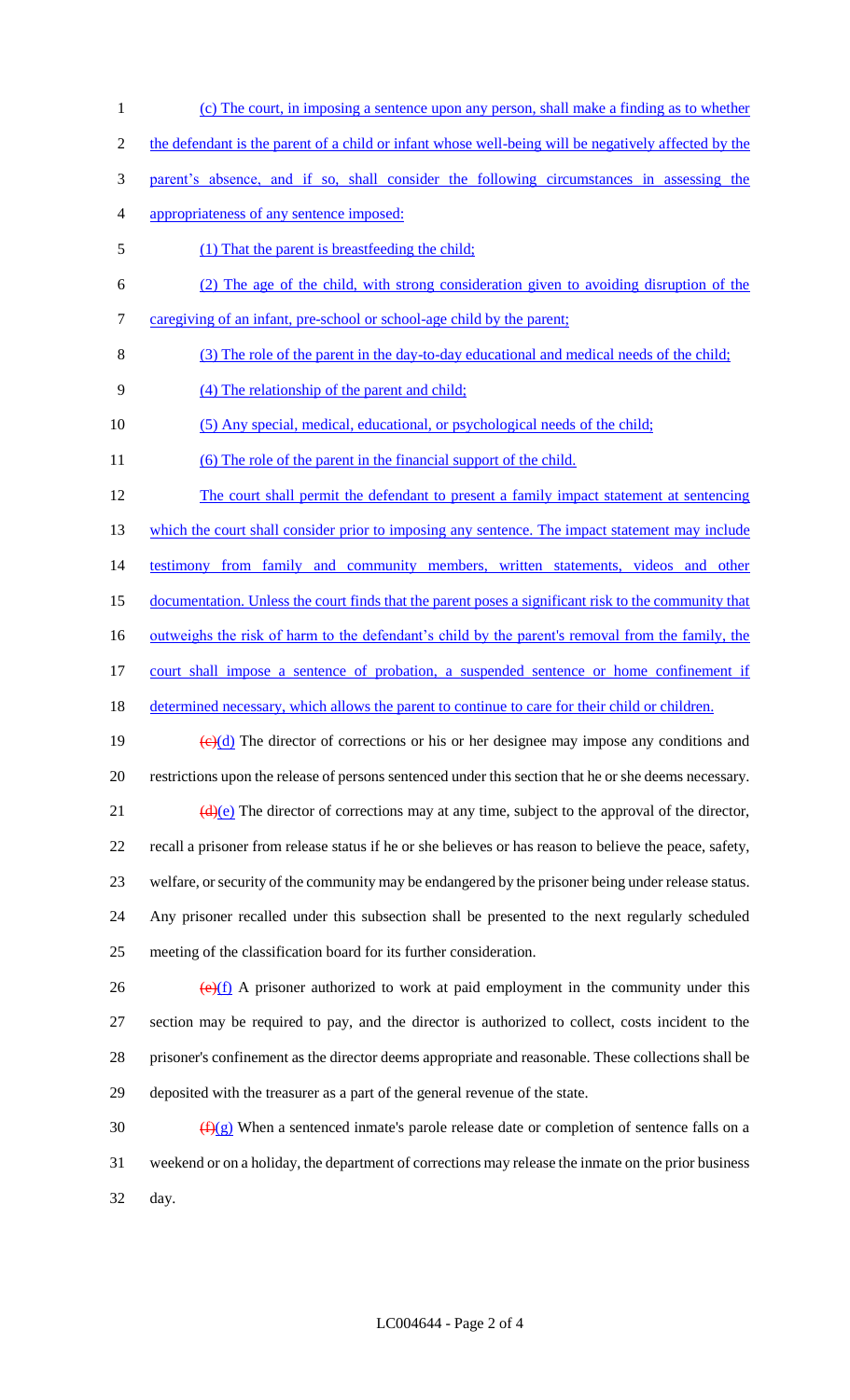1 SECTION 2. This act shall take effect upon passage.

#### $=$ LC004644  $=$

LC004644 - Page 3 of 4